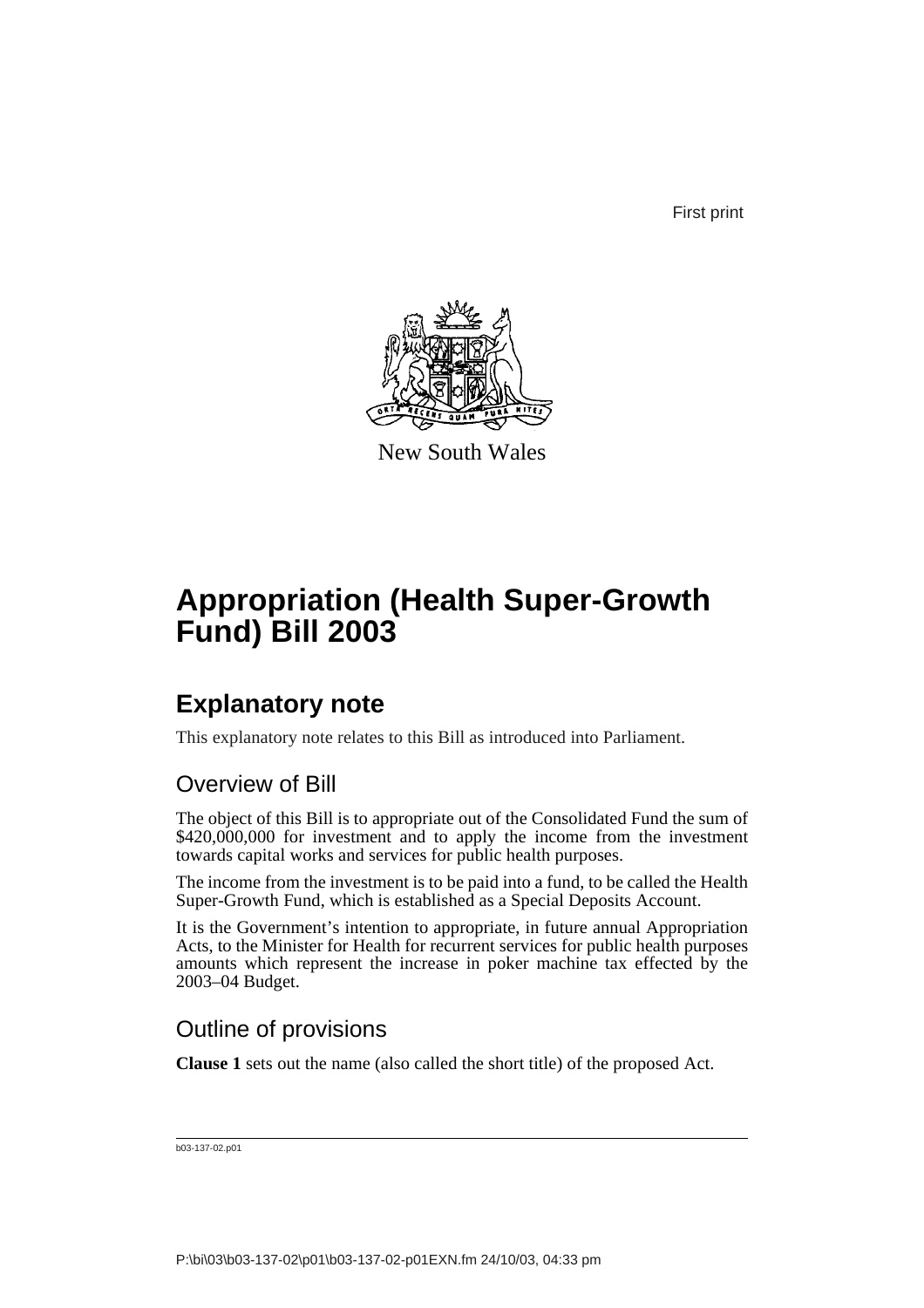Appropriation (Health Super-Growth Fund) Bill 2003

Explanatory note

**Clause 2** provides for the commencement of the proposed Act on the date of assent.

**Clause 3** defines certain words and expressions used in the proposed Act.

**Clause 4** effects the appropriation.

**Clause 5** requires the appropriated sum to be invested with the New South Wales Treasury Corporation.

**Clause 6** establishes an account, to be known as the Health Super-Growth Fund, in the Special Deposits Account.

**Clause 7** provides for payment of money into and out of the Health Super-Growth Fund. The money to be paid into the Fund principally comprises the income from the investment of the appropriated sum which is to be used solely for public health capital works and services. Other money in the Fund may be used for public health recurrent services.

**Clause 8** provides that an appropriation effected by the proposed Act does not lapse at the end of the current financial year.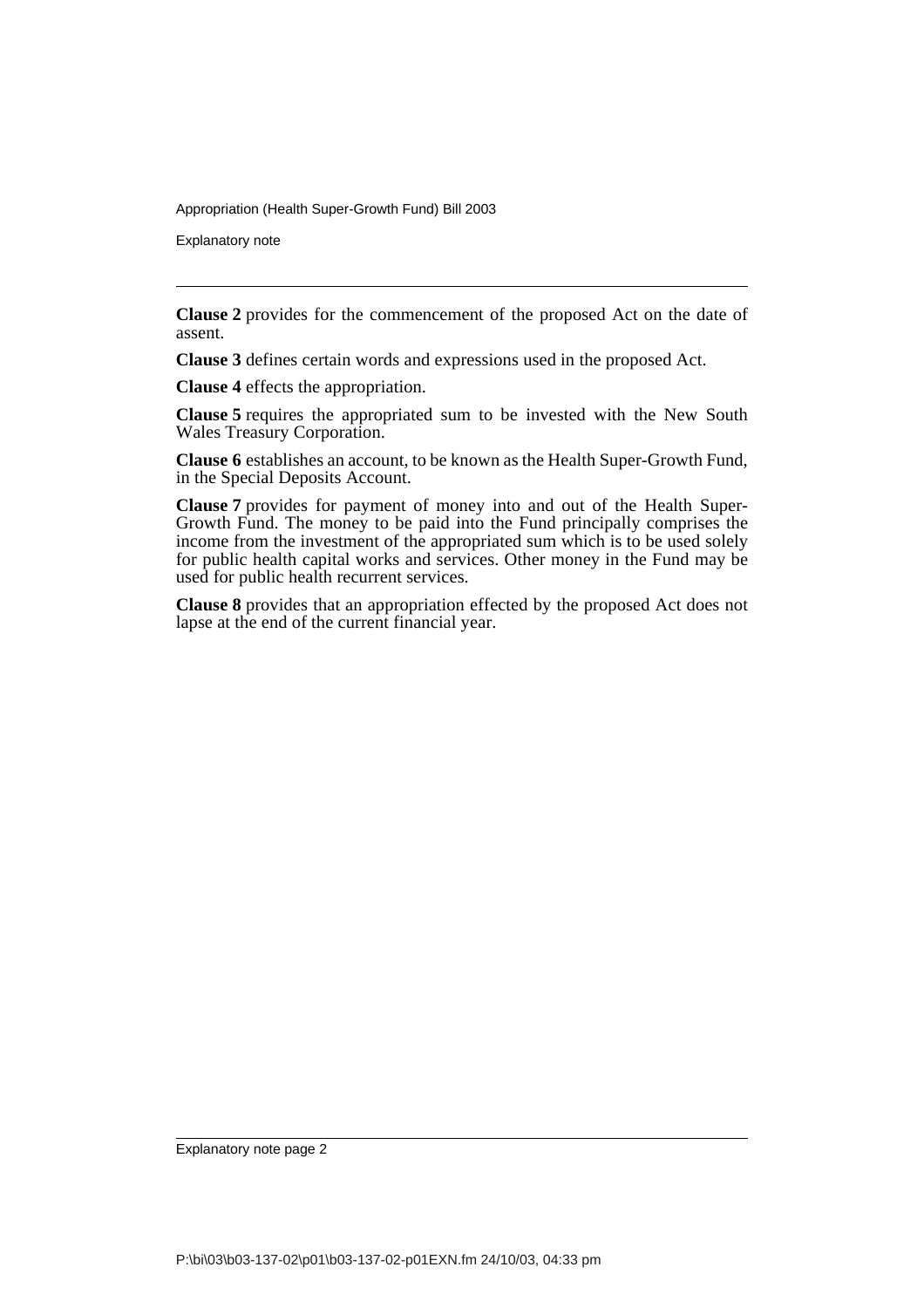First print



New South Wales

# **Appropriation (Health Super-Growth Fund) Bill 2003**

## **Contents**

|   |                                   | Page |
|---|-----------------------------------|------|
|   | Name of Act                       |      |
| 2 | Commencement                      |      |
| 3 | Definitions                       |      |
| 4 | Appropriation                     |      |
| 5 | Investment of appropriated sum    |      |
| 6 | Health Super-Growth Fund          |      |
|   | Payments into and out of the Fund |      |
| 8 | Appropriation not to lapse        | 3    |
|   |                                   |      |

b03-137-02.p01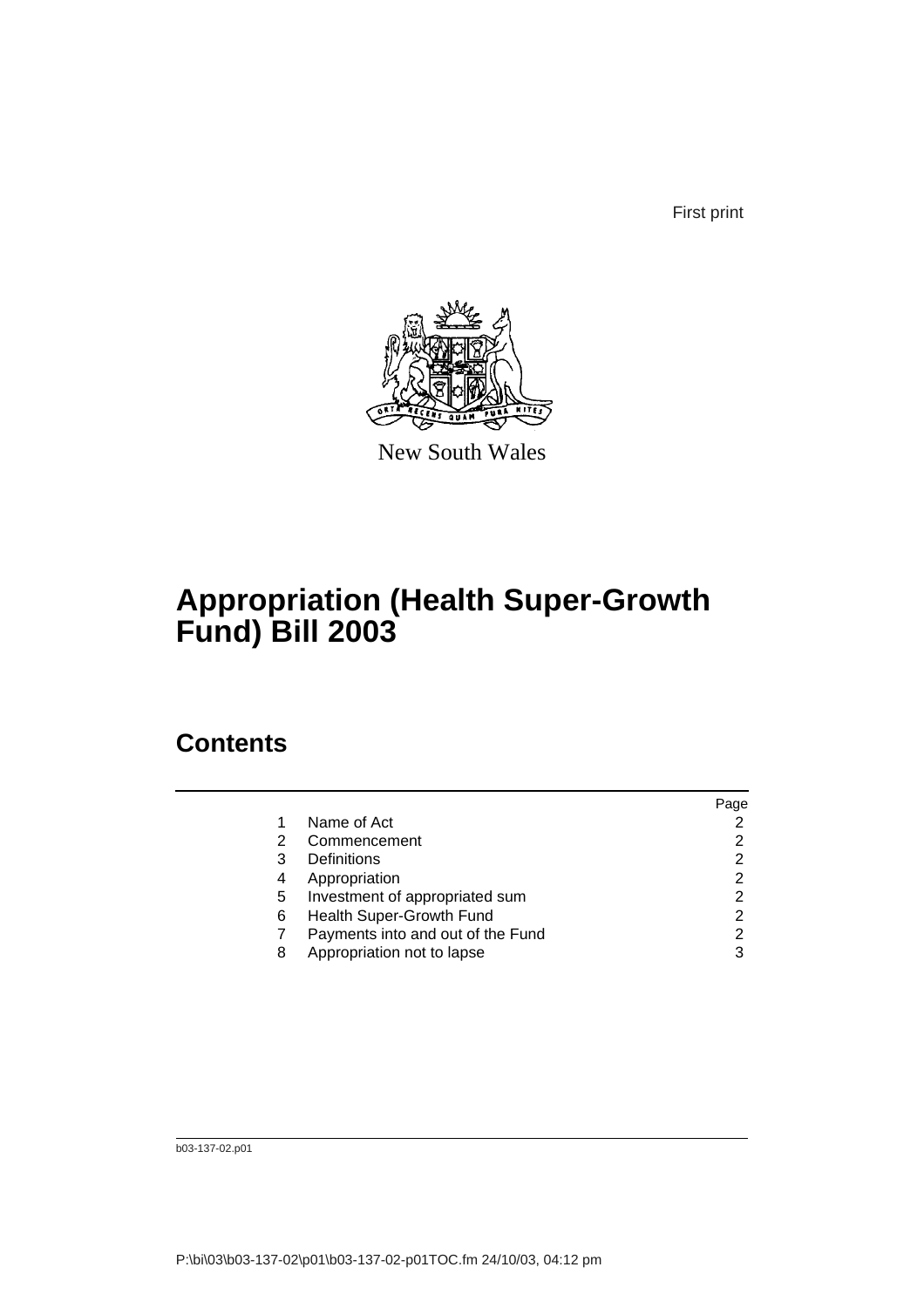#### Appropriation (Health Super-Growth Fund) Bill 2003

**Contents** 

Page

Contents page 2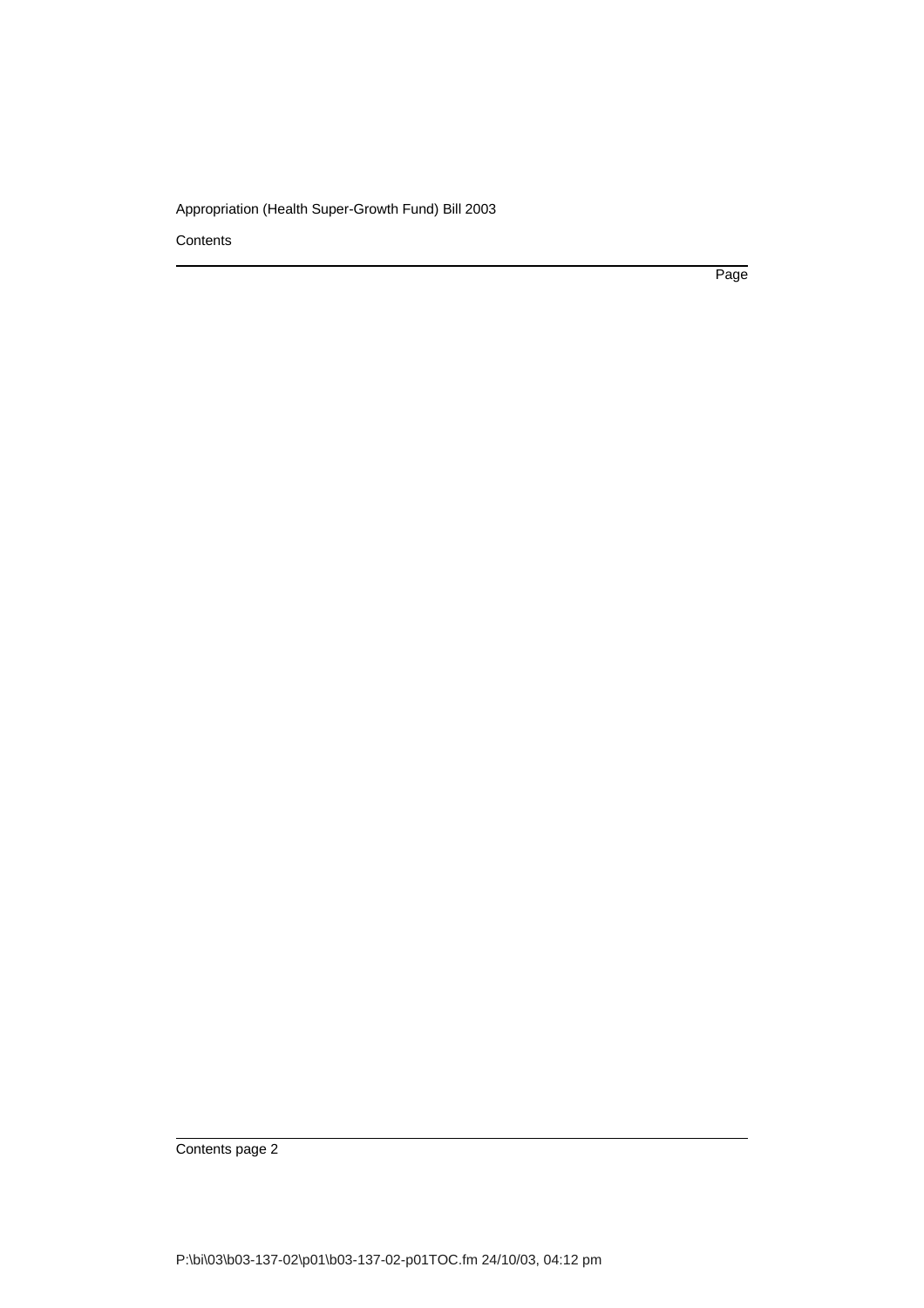

New South Wales

# **Appropriation (Health Super-Growth Fund) Bill 2003**

No , 2003

#### **A Bill for**

An Act to appropriate out of the Consolidated Fund the sum of \$420,000,000 towards public health capital works and services; and for other purposes.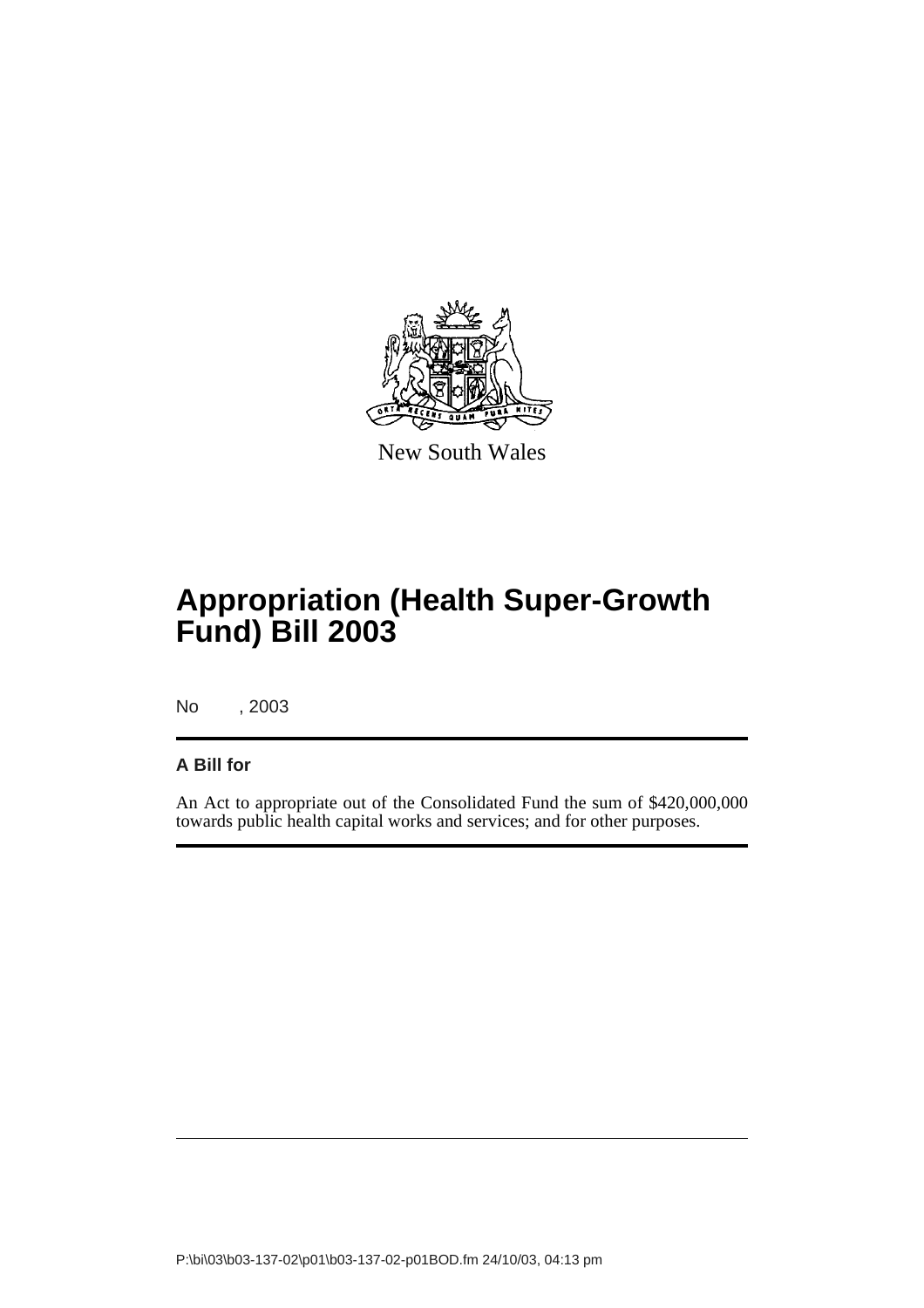<span id="page-5-6"></span><span id="page-5-5"></span><span id="page-5-4"></span><span id="page-5-3"></span><span id="page-5-2"></span><span id="page-5-1"></span><span id="page-5-0"></span>

| The Legislature of New South Wales enacts: |                     |                                                                                                                                                                                                                                          | $\mathbf{1}$         |
|--------------------------------------------|---------------------|------------------------------------------------------------------------------------------------------------------------------------------------------------------------------------------------------------------------------------------|----------------------|
| 1                                          | <b>Name of Act</b>  |                                                                                                                                                                                                                                          |                      |
|                                            |                     | This Act is the Appropriation (Health Super-Growth Fund)<br>Act 2003.                                                                                                                                                                    | 3<br>4               |
| $\mathbf{2}$                               | <b>Commencement</b> |                                                                                                                                                                                                                                          | 5                    |
|                                            |                     | This Act commences on the date of assent.                                                                                                                                                                                                | 6                    |
| 3                                          | <b>Definitions</b>  |                                                                                                                                                                                                                                          | $\overline{7}$       |
|                                            |                     | In this Act:                                                                                                                                                                                                                             | 8                    |
|                                            |                     | <i>the appropriated sum</i> means the sum appropriated by section 4.                                                                                                                                                                     | 9                    |
|                                            |                     | <i>the Fund</i> means the Health Super-Growth Fund established by<br>section 6.                                                                                                                                                          | 10<br>11             |
| 4                                          | Appropriation       |                                                                                                                                                                                                                                          | 12                   |
|                                            |                     | The sum of $$420,000,000$ is hereby appropriated from the<br>Consolidated Fund to the Treasurer for or towards the use and<br>purpose of the Crown Finance Entity and is to be applied in<br>accordance with the provisions of this Act. | 13<br>14<br>15<br>16 |
| 5                                          |                     | Investment of appropriated sum                                                                                                                                                                                                           | 17                   |
|                                            |                     | The appropriated sum is, immediately after its appropriation, to be<br>invested with the New South Wales Treasury Corporation.                                                                                                           | 18<br>19             |
| 6                                          |                     | <b>Health Super-Growth Fund</b>                                                                                                                                                                                                          | 20                   |
|                                            |                     | There is established in the Special Deposits Account the Health<br>Super-Growth Fund.                                                                                                                                                    | 21<br>22             |
| 7                                          |                     | Payments into and out of the Fund                                                                                                                                                                                                        | 23                   |
|                                            | (1)                 | There is to be paid into the Fund:                                                                                                                                                                                                       | 24                   |
|                                            | (a)                 | the income from the investment, under section 5, of the<br>appropriated sum which income may be applied only for or<br>towards public health capital works and services, and                                                             | 25<br>26<br>27       |
|                                            | (b)                 | all other money required or authorised by or under any other<br>Act to be paid into the Fund.                                                                                                                                            | 28<br>29             |